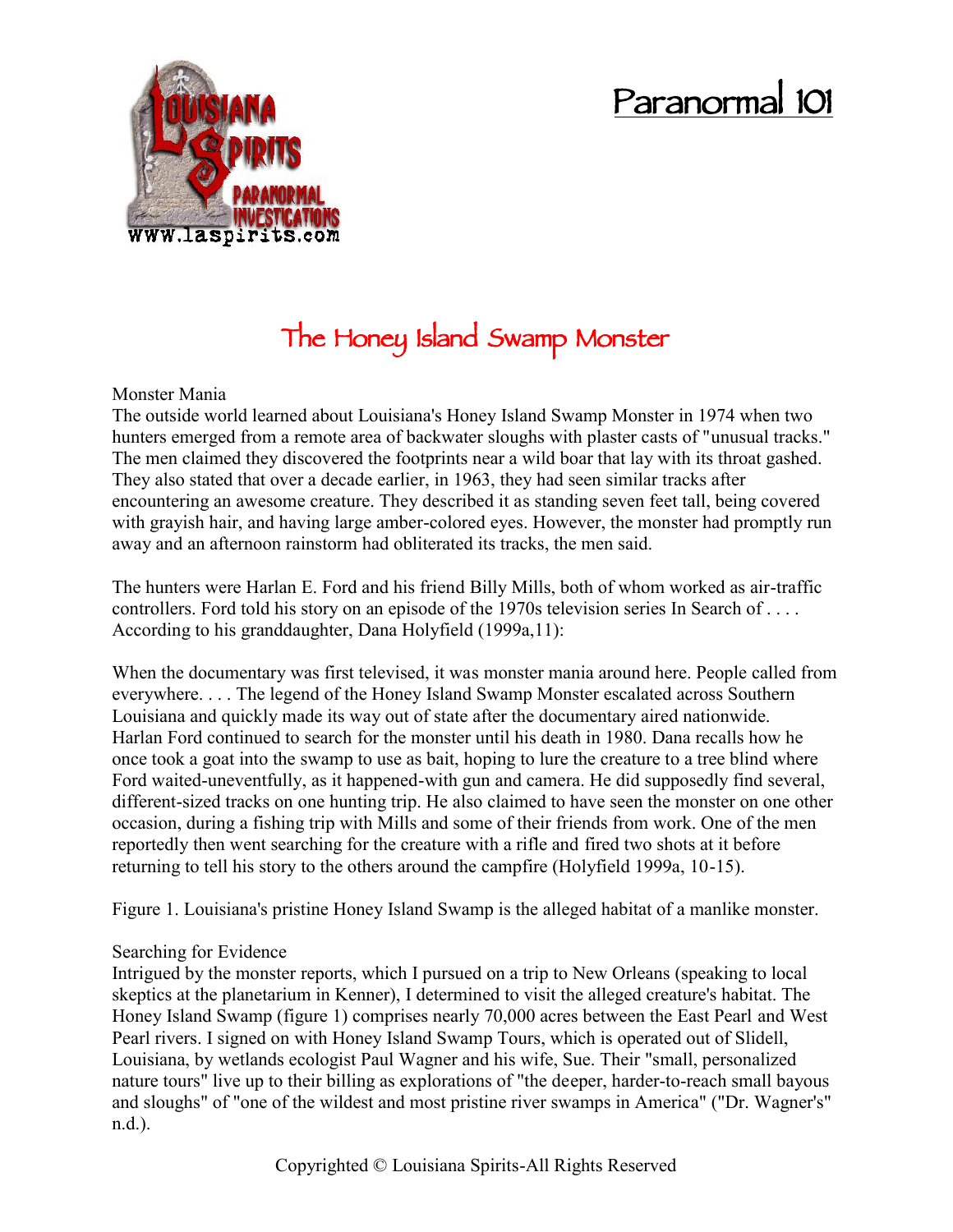The Wagners are ambivalent about the supposed swamp monster's existence. They have seen alligators, deer, otters, bobcats, and numerous other species but not a trace of the legendary creature (Wagner 2000). The same is true of the Wagners' Cajun guide, Captain Robbie Charbonnet. Beginning at age eight, he has had forty-five years' experience, eighteen as a guide, in the Honey Island Swamp. He told me he had "never seen or heard" something he could not identify, certainly nothing that could be attributed to a monster (Charbonnet 2000).

Suiting action to words throughout our tour, Charbonnet repeatedly identified species after species in the remote swampland as he skillfully threaded his boat through the cypresses and tupelos hung with Spanish moss. Although the cool weather had pushed ,gators to the depths, he heralded turtles, great blue herons, and other wildlife. From only a glimpse of its silhouetted form he spotted a barred owl, then carefully maneuvered for a closer view. He called attention to the singing of robins, who were gathering there for the winter, and pointed to signs of other creatures, including freshly cut branches produced by beavers and, in the mud, tracks left by a wild boar. But there was not a trace of the swamp monster. (The closest I came was passing an idle boat at Indian Village Landing emblazoned "Swamp Monster Tours.")

Another who is skeptical of monster claims is naturalist John V. Dennis. In his comprehensive book The Great Cypress Swamps (1988), he writes: "Honey Island has achieved fame of sorts because of the real or imagined presence of a creature that fits the description of the Big Foot of movie renown. Known as the Thing, the creature is sometimes seen by fishermen." However, he says, "For my part, let me say that in my many years of visiting swamps, many of them as wild or wilder than Honey Island, I have never obtained a glimpse of anything vaguely resembling Big Foot, nor have I ever seen suspicious-looking footprints." He concludes, "Honey Island, in my experience, does not live up to its reputation as a scary place."

In contrast to the lack of monster experiences from swamp experts are the encounters reported by Harlan Ford and Billy Mills. Those alleged eyewitnesses are, in investigators' parlance, "re peaters"-people who claim unusual experiences on multiple occasions. (Take Bigfoot hunter Roger Patterson for example. Before shooting his controversial film sequence of a hairy man beast in 1967, Patterson was a longtime Bigfoot buff who had "discovered" the alleged creature's tracks on several occasions [Bord and Bord 1982, 80].) Ford's and Mills's multiple sightings and discoveries seem suspiciously lucky, and suspicions are increased by other evidence, including the tracks.

#### Monsterlands

Clearly, the Honey Island Swamp Monster is not a Bigfoot, a fact that robs Ford's and Mills's story of any credibility it might have had from that association. Monster popularizers instead equate the Honey Island reports with other "North American 'Creatures of the Black Lagoon' cases," purported evidence of cryptozoological entities dubbed "freshwater Merbeings" (Coleman and Huyghe 1999, 39, 62). These are supposedly linked by tracks with three toes, although Ford's casts actually exhibit four (again see figure 2). In short, the alleged monster is unique, rare even among creatures whose existence is unproven and unlikely.

Footprints and other specific details aside, the Honey Island Swamp Monster seems part of a genre of mythic swamp-dwelling "beastmen" or "manimals." They include the smelly Skunk Ape and the hybrid Gatorman of the Florida Everglades and other southern swamps; the Scape Ore Swamp Lizardman of South Carolina; Momo, the Missouri Monster; and, among others, the Fouke Monster, which peeked in the window of a home in Fouke, Arkansas, one night in 1971 and set off a rash of monster sightings (Blackman 1998, 23-25, 30-33, 166-168; Bord and Bord 1982, 104-105; Coleman and Clark 1999, 224-226; Coleman and Huyghe 1999, 39, 56).

Copyrighted © Louisiana Spirits-All Rights Reserved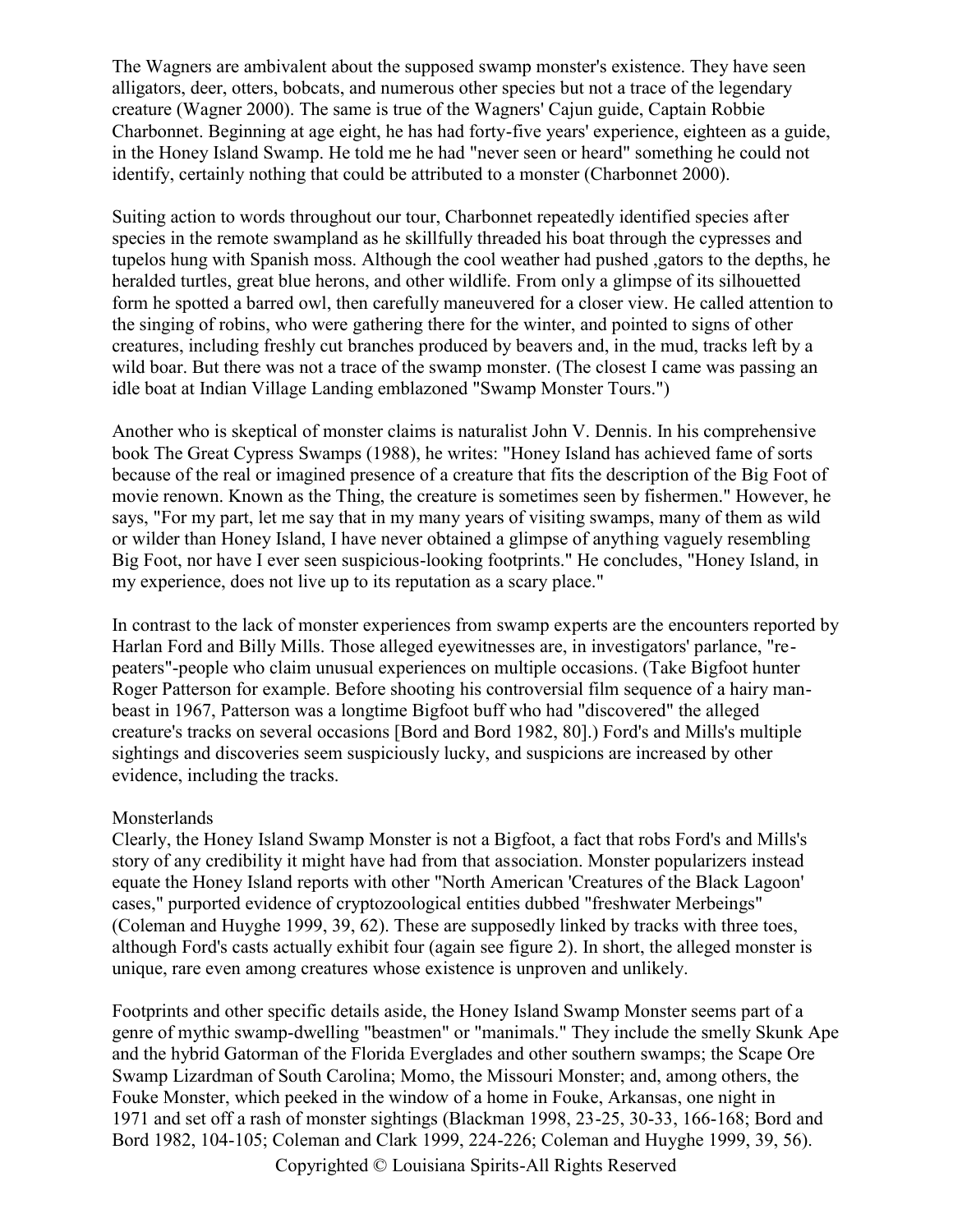Considering this genre, we must ask: Why swamps and why monsters? Swamps represent remote, unexplored regions, which have traditionally been the domain of legendary creatures. As the noted Smithsonian Institution biologist John Napier (1973, 23) sagely observed, monsters "hail from uncharted territory: inaccessible mountains, impenetrable forests, remote Pacific islands, the depths of loch or ocean. . . . The essential element of the monster myth is remoteness."

Echoing Napier in discussing one reported Honey Island Swamp encounter, John V. Dennis (1988) states: "In many cases, sightings such as this one are inspired by traditions that go back as far as Indian days. If a region is wild and inaccessible and has a history of encounters with strange forms of life, chances are that similar encounters will occur again-or at least be reported." And while the major purported domain of Bigfoot is the Pacific northwest, Krantz (1992,199) observes: "Many of the more persistent eastern reports come from low-lying and/or swampy lands of the lower Mississippi and other major river basins."

But why does belief in monsters persist? According to one source, monsters appear in every culture and are "born out of the unknown and nurtured by the unexplained" (Guenette and Guenette 1975). Many alleged paranormal entities appear to stem either from mankind's hopes or fears-thus are envisioned angels and demons-and some entities may evoke a range of responses. Monsters, for example, may intrigue us with their unknown aspect as well as provoke terror. We may be especially interested in man-beasts, given what psychologist Robert A. Baker (1995) observes is our strong tendency to endow things with human characteristics. Hence, angels are basically our better selves with wings; extraterrestrials are humanoids from futuristic worlds; and Bigfoot and his ilk seem linked to our evolutionary past.

Monsters may play various roles in our lives. My Cajun guide, Robbie Charbonnet, offered some interesting ideas about the Honey Island Swamp Monster and similar entities. He thought that frightening stories might have been concocted on occasion to keep outsiders away-perhaps to protect prime hunting areas or even help safeguard moonshine stills. He also theorized that such tales might have served in a sort of bogeyman fashion to frighten children from wandering into remote, dangerous areas. (Indeed he mentioned how when he was a youngster in the 1950s an uncle would tell him about a frightening figure-a sort of horror-movie type with one leg, a mutilated face, etc.-that would "get" him if he strayed into the swampy wilderness.)

Like any such bogeyman, the Honey Island Swamp Monster is also good for gratuitous campfire chills. "A group of men were sitting around the campfire along the edge of the Pearl River," begins one narrative, "telling stories about that thing in the swamp . . ." (Holyfield 1999b). A song, "The Honey Island Swamp Monster" (written by Perry Ford, n.d.), is in a similar vein: "Late at night by a dim fire light, / You people best beware. / He's standing in the shadows, / Lurking around out there. . . ." The monster has even been referred to specifically as "The boogie man" and "that booger" (Holyfield 1992a, 14). "Booger" is a dialect form of bogey, and deliberately scary stories are sometimes known as "'booger' tales" (Cassidy 1985).

Suitable subjects for booger tales are numerous Louisiana swamp and bayou terrors, many of them the products of Cajun folklore. One is the Letiche, a ghoulish creature that was supposedly an abandoned, illegitimate child who was reared by alligators, and now has scaly skin, webbed hands and feet, and luminous green eyes. Then there is Jack O'Lantern, a malevolent spirit who lures humans into dangerous swampland with his mesmerizing lantern, as well as the Loup Garou (a werewolf) and the zombies (not the relatively harmless "Voodoo Zombies" but the horrific "Flesh Eaters") (Blackman 1998, 171-209).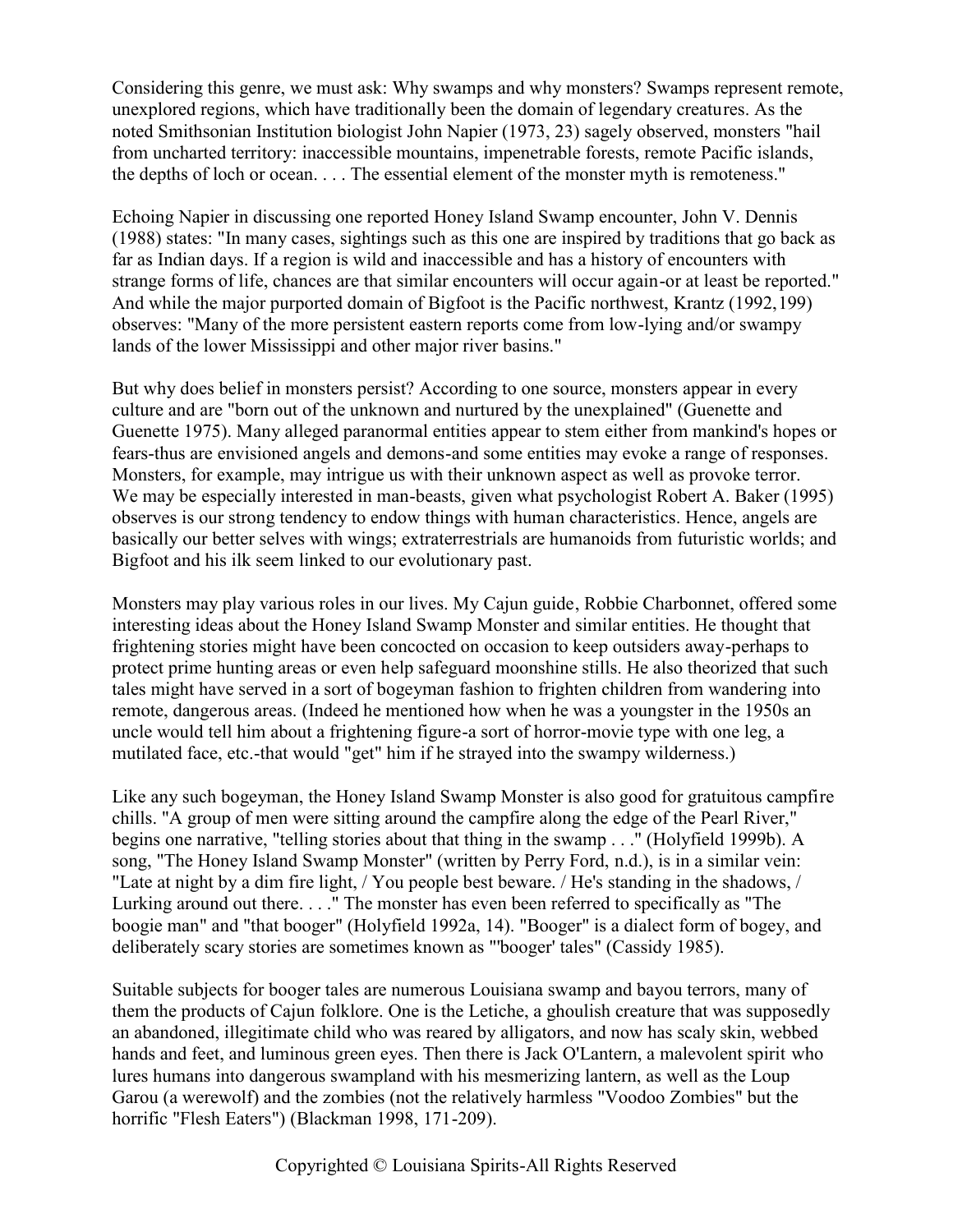By extension, swamp creatures are also ideal subjects for horror fiction. The Fouke monster sightings, for example, inspired the horror movie The Legend of Boggy Creek. That 1972 thriller became a box-office hit, spawning a sequel and many imitations. About the same time (1972) there emerged a popular comic book series titled Swamp Thing, featuring a metamorphosing man-monster from a Louisiana swamp. Interestingly, these popularized monsters predated the 1974 claims of Ford and Mills. (Recall that their alleged earlier encounter of 1963 had not been reported.)

### The Track Makers

While swamp monsters and other man-beasts are not proven to exist, hoaxers certainly are. Take, for example, Bigfoot tracks reported by berry pickers near Mount St. Helens, Washington, in 1930. Nearly half a century later, a retired logger came forward to pose with a set of "bigfeet" that he had carved and that a friend had worn to produce the fake monster tracks (Dennett 1982). Among many similar hoaxes were at least seven perpetrated in the early 1970s by one Ray Pickens of Chehalis, Washington. He carved primitive seven-by-eighteen-inch feet and attached them to hiking boots. Pickens (1975) said he was motivated "not to fool the scientists, but to fool the monster-hunters" who he felt regarded people like him as "hicks." Other motivation, according to monster hunter Peter Byrne (1975), stems from the "extraordinary psychology of people wanting to get their names in the paper, people wanting a little publicity, wanting to be noticed." Were Harlan Ford's and Billy Mills's monster claims similarly motivated? Dana Holyfield (1999a, 5-6) says of her grandfather: "Harlan wasn't a man to make up something like that. He was down to earth and honest and told it the way it was and didn't care if people believed him or not." But even a basically honest person, who would not do something overtly dastardly or criminal, might engage in something that he considered relatively harmless and that would add zest to life. I believe the evidence strongly indicates that Ford and Mills did just that. To sum up, there are the men's suspiciously repeated sighting reports and alleged track discoveries, together with the incongruent mixing of a Bigfoot-type creature with most un- Bigfootlike feet, plus the fact that the proffered evidence is not only of a type that could easily be faked but often has been. In addition, the men's claims exist in a context of swamp-manimal mythology that has numerous antecedent elements in folklore and fiction. Taken together, the evidence suggests a common hoax.

Certainly, in the wake of the monster mania Ford helped inspire, much hoaxing resulted. States Holyfield (1999a, 11): "Then there were the monster impersonators who made fake bigfoot shoes and tromped through the swamp. This went on for years. Harlan didn't worry about the jokers because he knew the difference." Be that as it may, swamp-monster hoaxes-and apparent hoaxes-continue.

A few months before I arrived in Louisiana, two loggers, Earl Whitstine and Carl Dubois, reported sighting a hairy man-beast in a cypress swamp called Boggy Bayou in the central part of the state. Giant four-toed tracks and hair samples were discovered at the site, and soon others came forward to say they too had seen a similar creature. However, there were grounds for suspicion: twenty-five years earlier (i.e., not long after the 1974 Honey Island Swamp Monster reports), Whitstine's father and some friends had sawed giant foot shapes from plywood and produced fake monster tracks in the woods of a nearby parish.

On September 13, 2000, laboratory tests of the hair from the Boggy Bayou creature revealed that it was not Gigantopithecus blacki (a scientific name for sasquatch proposed by Krantz [1992, 193]), but much closer to Booger Louisiana (my term for the legendary swamp bogeyman). It proved actually to be from Equus caballus (a horse), whereupon the local sheriff's department promptly ended its investigation (Blanchard 2000; Burdeau 2000).

Copyrighted © Louisiana Spirits-All Rights Reserved